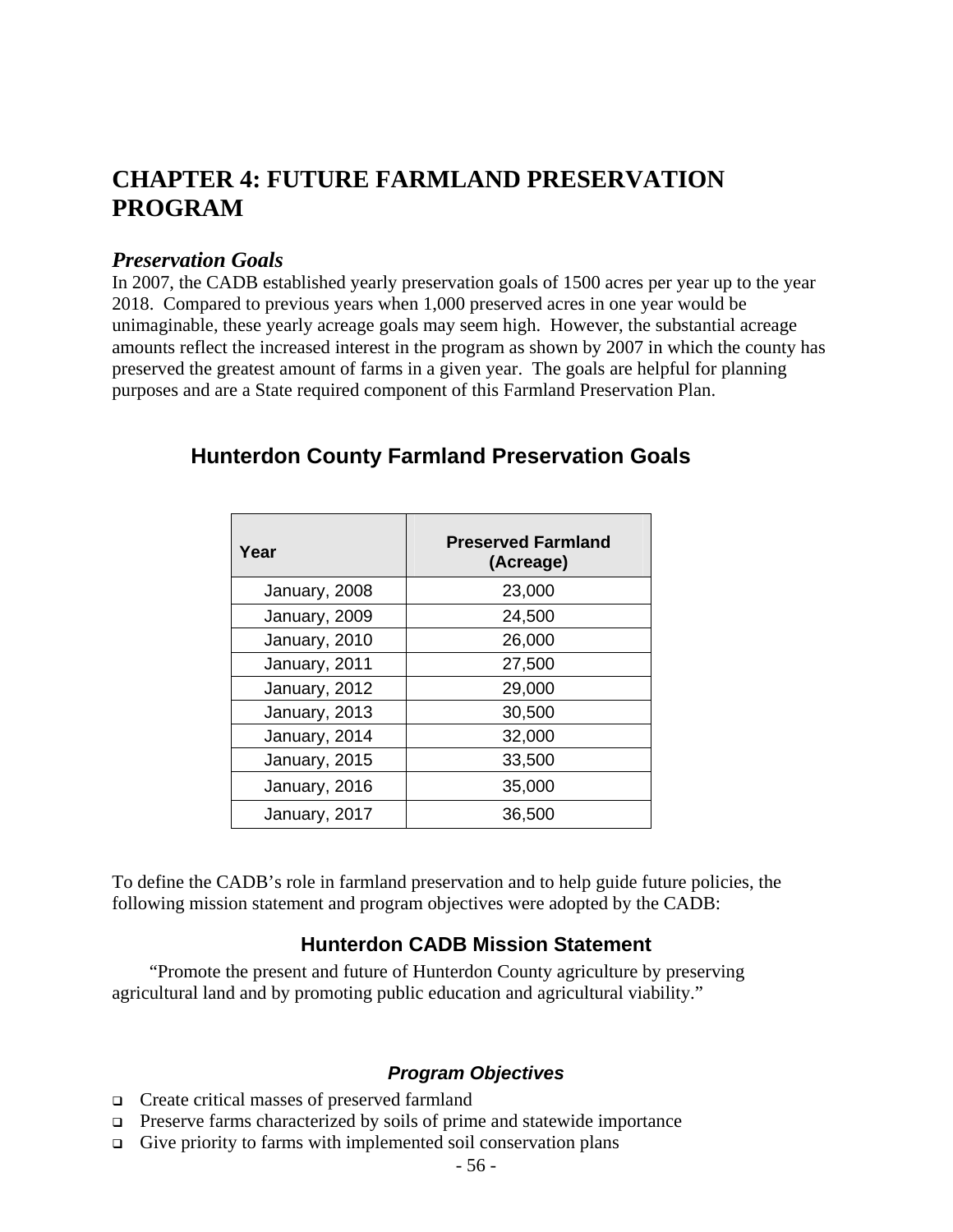- Coordinate CADB preservation efforts with State Agriculture Development Committee (SADC), municipal, and nonprofit organization farmland preservation efforts
- Promote the education of farmers, government officials, and the public about farmland preservation, the Right to Farm Act, and other pertinent agricultural matters
- Work with municipal, county, and state agencies and nonprofit organizations to encourage tourism
- **Promote agribusiness opportunities through education and advocacy**
- □ Promote soil and water stewardship on preserved farms by requiring an implemented soil conservation plan that is periodically updated

#### *Achieving CADB Program Goals and Objectives*

The CADB has developed ambitious goals to preserve farmland through its farmland retention programs. Achieving the acreage goals for farmland retention is the CADBs most challenging task. To achieve this goal, the CADB will have to be more aggressive in soliciting new applications that meet the SADC and County minimum requirements for the County PIG program. This can be accomplished using the GIS project area maps and the various brochures and slide presentations that have been prepared by the SADC and CADB. Donations should also be solicited, using a planned and comprehensive approach.

#### *Project Areas*

In developing the goals and objectives of the County of Hunterdon, project areas were the ideal way to focus preservation efforts into specific locales. Many factors were considered when developing the projects areas for Hunterdon County. The areas were developed using the results of past preservation efforts as well as thoughts of where preservation should go in the future. In many cases, those areas are outside of the ADA in Hunterdon County. With this approach, it allows for the inclusion of those farms that were not previously in the ADA to be considered for preservation. However they will only be eligible for state cost sharing after the ADA is amended to contain them.

Already preserved farms were the foundation that laid the base for the general areas as the preservation of large tracts of agricultural land. Added to the preserved farms as a criterion were the farms that have already received final approval from the SADC for preservation. After those farms were added to the base layer, farms that are enrolled into the 8-year program were brought in as well. The purpose of focusing on areas in which farms were already preserved is to preserve farms to allow for a more consistent and seamless agriculture land base. This process was an effort to center on farmable soils and the location of permanent agriculture. The locations of parcels that are deed restricted for agriculture as well as Open Space that is compatible with agriculture was also brought in as a factor to adjust the boundary lines to further develop the project areas around land uses that allow for more of an agriculturally friendly atmosphere and environment.

Finally, public input was sought on the development on the project areas to determine the areas in which the farming community feels is valuable in the contexts of agriculture. Through this course of action, seven projects areas were identified. The seven areas are as follows:

- 1. North
- 2. South
- 3. East
- 4. West
- 5. Lebanon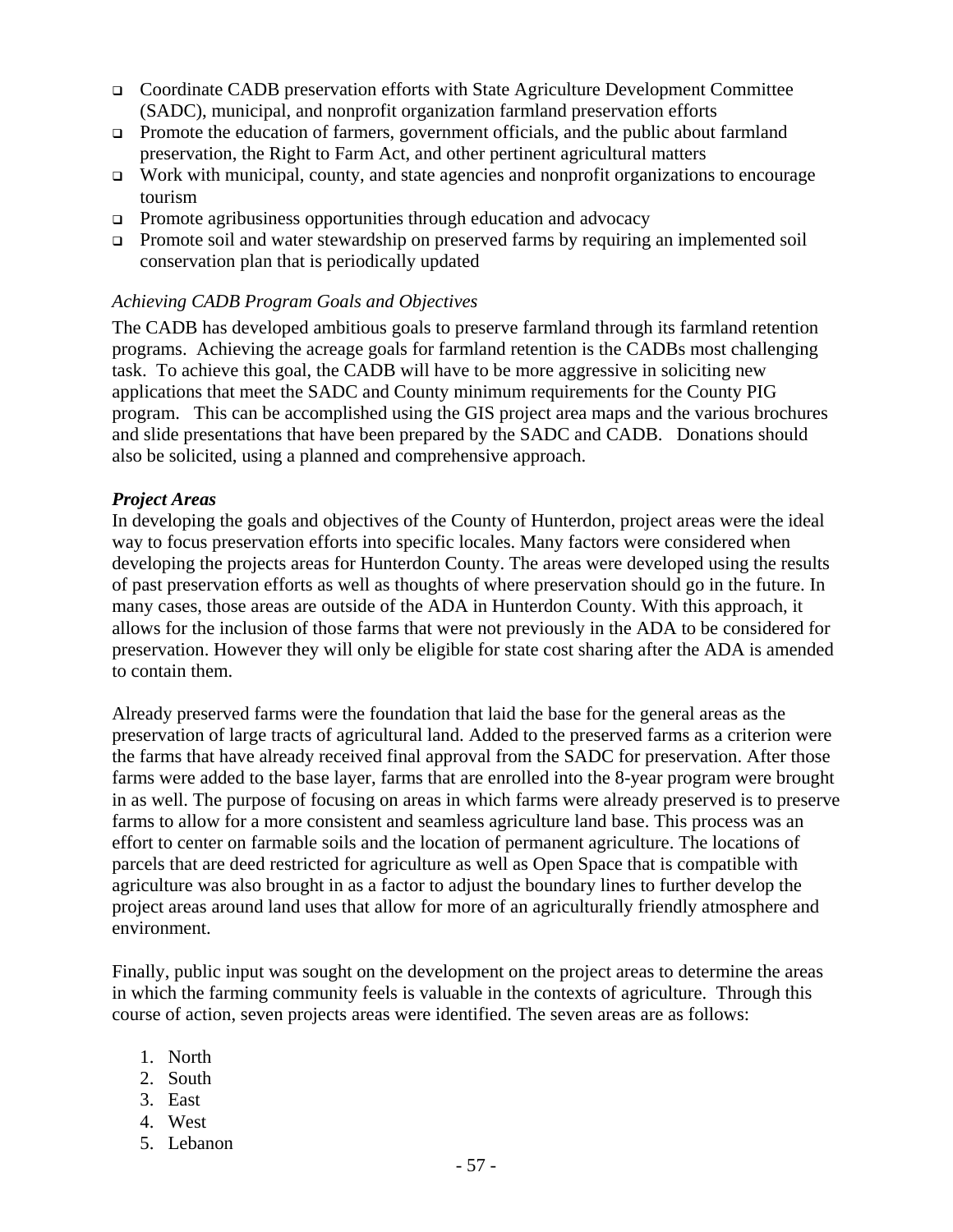- 6. Bethlehem East
- 7. Bethlehem West

Because agricultural land in Hunterdon County is so widespread in some areas, project areas were designed to reflect that aspect. In other parts of the county, where agricultural areas are more defined, the project areas are more closely tailored. This provides a better focus to coordinate preservation efforts with municipalities as well as provide flexibility for Hunterdon County landowners that may have previously been disinterested in preservation. As a prerequisite for inclusion in the ADA is landowner consent, those landowners that are new to the area or perhaps were not interested in inclusion in the ADA previously, with project areas that encompass more area than the previously defined ADA it allows for preservation opportunities that would not normally be available to those landowners located outside of the ADA. In order to be eligible for state cost sharing, the ADA must still be amended however.

For each project area, an analysis was completed to identify the amount and density of preserved farmland, pending applications, and publicly owned open space within the area. Given the small amount of areas actually accessed by public sewer and the limited about of capacity that those areas have, sewer service areas were not a significant factor in determining the project areas. A soils analysis was done as well to determine the exact soils make up. The tables below represent those figures.

|                       | Total Area<br>Acreage: | Total<br>Acres<br>Preserved: | Total Acres,<br>Applications<br>Pending: | Open<br>Space<br>Acreage: | Total<br>Acres<br>Remaining: |
|-----------------------|------------------------|------------------------------|------------------------------------------|---------------------------|------------------------------|
| North                 | 16164                  | 1093                         | 220                                      | 1832                      | 13019,<br>80%                |
| South                 | 88235                  | 10389                        | 1647                                     | 5460                      | 70739,<br>80%                |
| East                  | 14030                  | 3234                         | 674                                      | 1315                      | 8807, 63%                    |
| West                  | 54085                  | 4558                         | 627                                      | 2744                      | 46156,<br>85%                |
| Lebanon               | 1450                   | 44                           | 162                                      |                           | 1244, 86%                    |
| <b>Bethlehem East</b> | 2482                   | 799                          |                                          | 569                       | 1114, 45%                    |
| <b>Bethlehem West</b> | 1389                   | 178                          | 214                                      | 34                        | 963, 69%                     |
| Totals:               | 177835                 | 20294                        | 3544                                     | 11954                     | 142043,<br>80%               |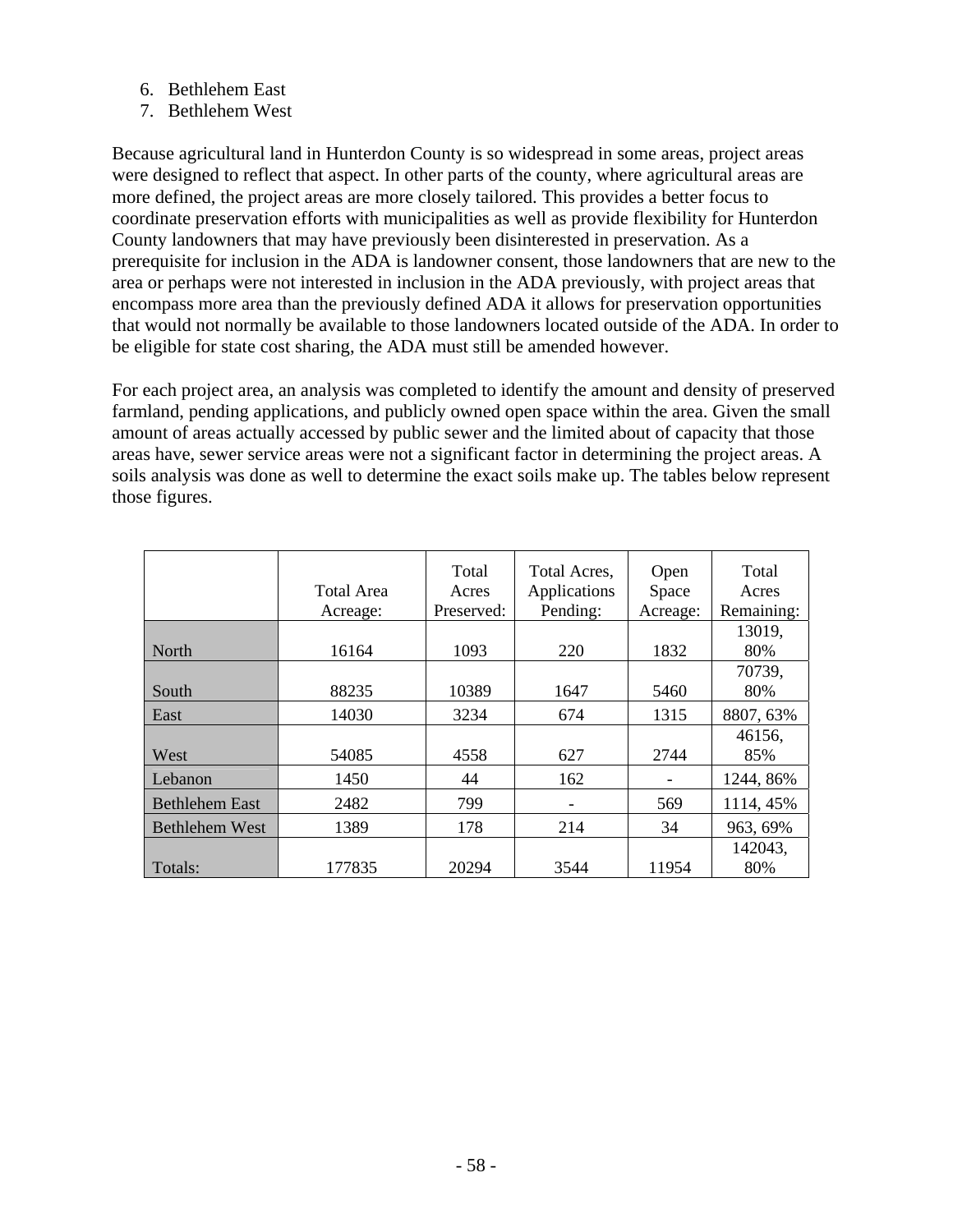# **Project Area Soils**



# **Soils Breakdown Chart**

|                                    | <b>North</b> | East | West  | South | Lebanon | <b>Bethlehem</b><br>East | <b>Bethlehem</b><br>West | Total:<br>177715 |
|------------------------------------|--------------|------|-------|-------|---------|--------------------------|--------------------------|------------------|
| Prime<br>Soils:                    | 6281         | 5279 | 17373 | 19967 | 378     | 1527                     | 471                      | 51276            |
| Percentage<br>of total<br>Acreage: | 39%          | 37%  | 32%   | 23%   | 26%     | 62%                      | 34%                      | 29%              |
| Statewide<br>Soils:                | 4715         | 5621 | 19095 | 49139 | 152     | 381                      | 447                      | 79553            |
| Percentage<br>of total<br>Acreage: | 29%          | 40%  | 35%   | 56%   | 10%     | 15%                      | 32%                      | 45%              |
| <b>Other Soils:</b>                | 5023         | 2921 | 15536 | 16130 | 917     | 544                      | 468                      | 41539            |
| Percentage<br>of total<br>Acreage: | 31%          | 21%  | 29 %  | 18%   | 63%     | 22%                      | 33%                      | 23%              |
| Not Rated:                         | 132          | 202  | 2057  | 2922  | 1       | 22                       | 2                        | 5338             |
| Percentage<br>of total<br>Acreage: | 1%           | 1.5% | 4%    | 3%    | $< 1\%$ | $1\%$                    | $1\%$                    | 3%               |

Source: NRCS SSURGO Version 2 Soils

A map of the Hunterdon County Project Areas may be found in the appendix (Map 5).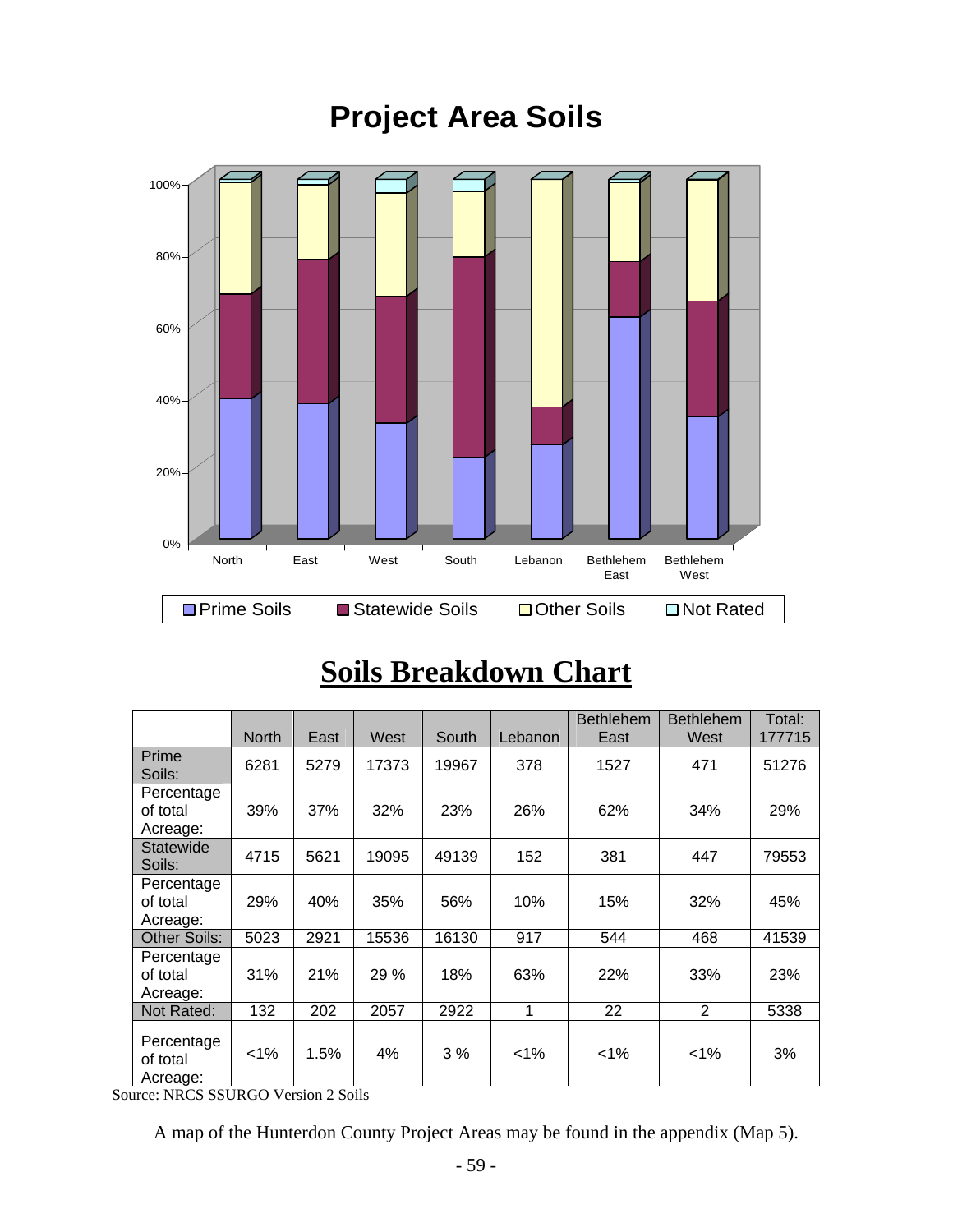|                                             | <b>North</b> | East | West  | South | Lebanon | <b>Bethlehem</b><br>West | <b>Bethlehem</b><br>East |
|---------------------------------------------|--------------|------|-------|-------|---------|--------------------------|--------------------------|
| Prime<br>Soils:                             | 3976         | 3170 | 10388 | 11489 | 288     | 1397                     | 266                      |
| Precentage<br><b>l</b> of total<br>Acreage: | 67%          | 48%  | 46%   | 33%   | 36%     | 66%                      | 38%                      |
| <b>I</b> Statewide<br>Soils:                | 207          | 2373 | 8326  | 20345 | 198     | 430                      | 295                      |
| Precentage<br>of total<br>Acreage:          | 3%           | 36%  | 37%   | 58%   | 25%     | 20%                      | 42%                      |
| Other Soils:                                | 1730         | 962  | 3465  | 2830  | 316     | 274                      | 135                      |
| Precentage<br>of total<br>Acreage:          | 29%          | 15%  | 15%   | 8%    | 39%     | 13%                      | 19%                      |
| Not rated:                                  | 6            | 42   | 215   | 197   | 0       | $\overline{2}$           | $\boldsymbol{0}$         |
| Precentage<br>of total<br>Acreage:          | 0%           | 1%   | 1%    | 1%    | 0%      | 0%                       | 0%                       |
| Total:                                      | 5919         | 6548 | 22394 | 34860 | 803     | 2104                     | 696                      |

Project Area Soils in Active Agricultural Lands

Source: 2002 DEP LULC

#### *Minimum Eligibility Criteria*

The SADC has created minimum criteria to designate what qualifications a parcel need to adhere to in order to be considered for a cost share by the SADC. The SADC has split the qualifications up into two general land sizes: farms that are 10 acres and less and farms that are greater than 10 acres.

#### **For farms that are Less than or equal to 10 Acres**

- Farm must Produce \$2,500 worth of agricultural or horticultural products annually
- At least 75% of the property, or a minimum of 5 acres tillable, which ever is less
- That tillable acreage must consist of soils that are capable of supporting agricultural or horticultural production such as Prime and Statewide soils
- Further, the land must have development potential. To determine development potential:
	- o The municipal zoning ordinance for the property as it is appraised must allow additional development (at least one residential site beyond what is the sites potential)
	- o There must be access to the property that allows further development. If that access is only available through an easement, that easement must specify that further subdivision is possible.
	- o If access is through an easement, and it is subject to ordinances governing allowable subdivisions, common driveways and shared access, it must be confirmed in writing by a municipal zoning officer or planner.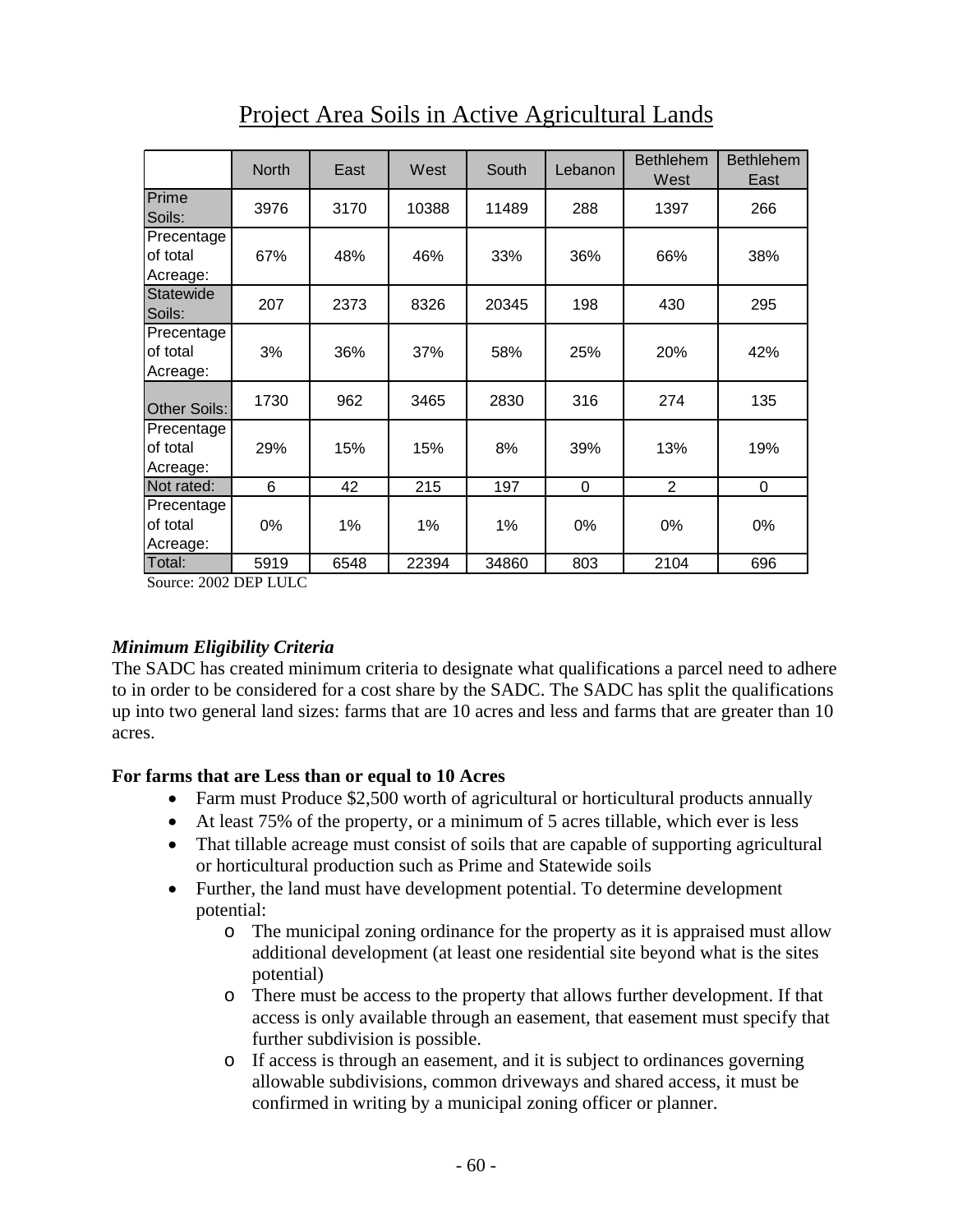- 80% or more of the soils cannot be classified as freshwater or modified agricultural wetlands according to the DEP.
- 80% or more of the land cannot have slopes greater than 15% as identified by the NRCS soils map 2.2

#### **OR**

• If the farm does not meet the previous criteria, BUT the land is eligible for allocation of development credits from a transfer of development potential program that has been authorized and adopted by law, then it is eligible to enter the preservation process.

#### **For Farms that are Greater than 10 acres**

- At least 50% of the property or a minimum of 25 acres tillable, which ever is less
- That tillable acreage must consist of soils that are capable of supporting agricultural or horticultural production
- The land must have development potential. To determine development potential:
	- o Municipal zoning ordinance for the property as it is appraised must allow additional development (at least one residential site beyond what is the sites potential)
	- o There must be access to the property that allows further development. In the case that access is only available through an easement, that easement must specify that further subdivision is possible.
	- o If access is through an easement, and it is subject to ordinances governing allowable subdivisions, common driveways and shared access, it must be confirmed in writing by a municipal zoning officer
- Land that is less than 25 acres must not contain more than 80% soils that are classified as freshwater or modified agriculture wetlands according to the DEP
- Land that is less than 25 acres, 80% or more of the land cannot have slopes greater than 15% as identified by the NRCS soils map 2.2

# **OR**

• The land is eligible for allocation of development credits from a transfer of development potential program that has been authorized and adopted by law

Lands that do not meet the minimum requirements are not eligible for a State cost share grant for farmland preservation purposes.

The CADB has adopted their own criteria in addition the state's minimums in an effort to tailor down the applications to those that represent productive farms that are an asset to Hunterdon County's agriculture community, and will continue to be once preserved. The criteria for the County PIG program can be found in the Appendix. The CADB has approved a policy in regards to the minimum acreage for County Planning Incentive Grant applications. This policy requires that the minimum size of a County PIG application be 40 acres unless the application directly adjoins a preserved farm. The CADB will also examine each application that is less than 40 acres on a case by case basis. These criteria are used to score all perspective farms in order to place each farm in an overall ranking to determine which farms will be preserved. The amount of funding available in a given year will determine how many farms on the ending ranked list get funded and thereby preserved.

An outline of the Hunterdon CADB scoring criteria can be found in the appendix.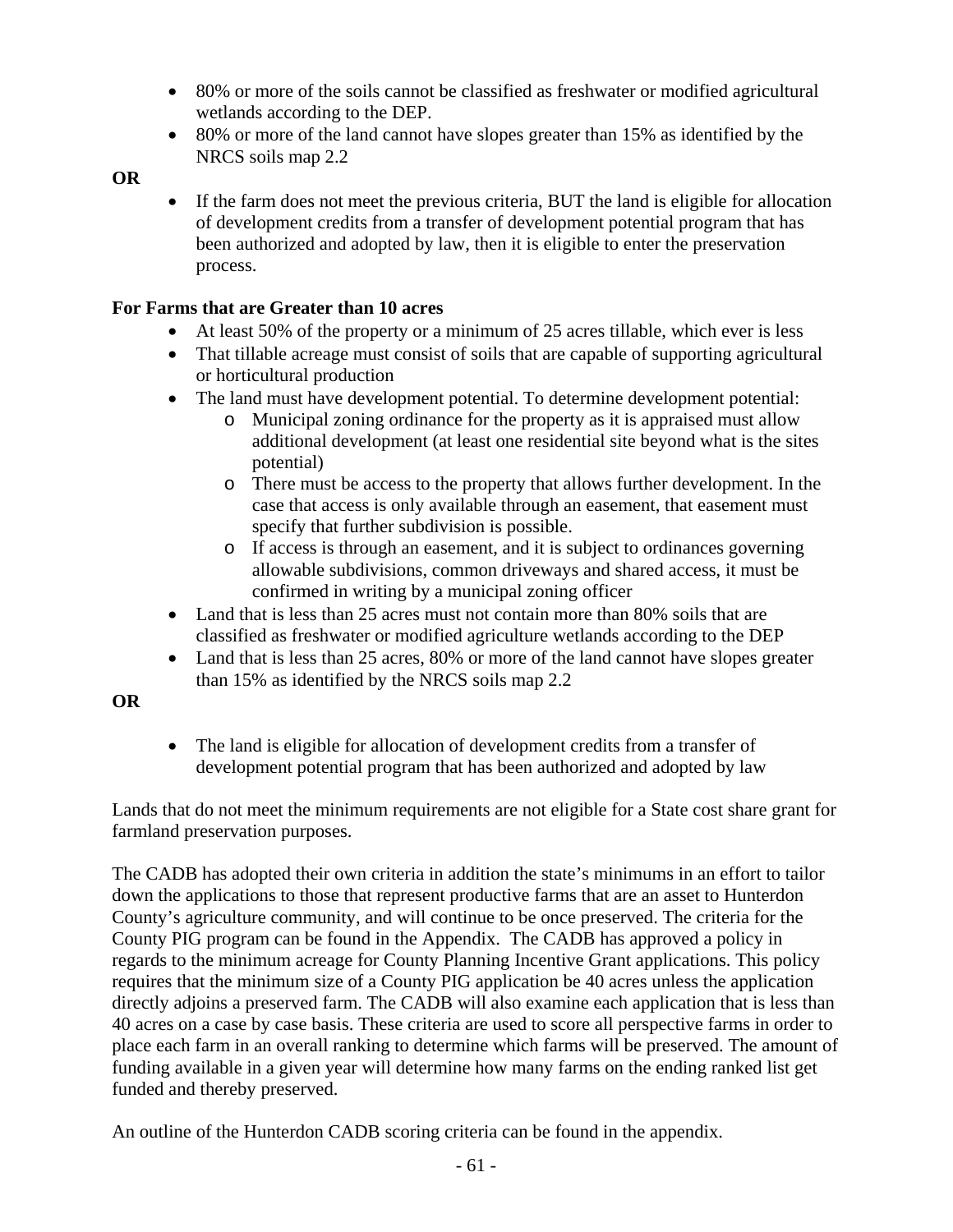#### *County Targeted Farms*

In keeping with Hunterdon County's Farmland Preservation Plan and planning for future preservation, a list of targeted farms has been developed. This list has been compiled as a result of farmer's inquiries and interest in farmland preservation as well as coordination with Municipal PIG programs. This outreach to municipalities has been instrumental in targeting those farms that will fit well into the previous preservation efforts of the County and the municipalities. With over 23,000 acres preserved, the focus has been to fill in contiguous blocks of preserved farms along with making preserving large tracts a priority. The targeted farms are listed as potential applications within the designated County Project Areas. The eligibility of the specific farms have yet to be determined, and will be addressed at the time an application is submitted to the Hunterdon CADB.

Please see the Targeted Farms list located in the appendix.

# *CADB Policies*

#### *Housing*

Residential opportunities on permanently preserved farmland are severely limited because the developments rights on the farm have been purchased. However, there are special situations where a new residence may be warranted given the size of the farm and the nature of the operation. For these reasons, the CADB and the SADC permit housing on preserved farmland provided they meet the stringent criteria for "residential dwelling site opportunities", agricultural labor housing, or are located on exception areas. Although, there is one area in regards to housing where the views of the Hunterdon CADB and the SADC differ. The SADC does not permit on-site housing for family members on preserved farms; conversely the CADB feels that this is detrimental to the farming family, as it leaves no opportunity for children to stay on the property to continue farming. The CADB is bound by the state regulations however and is only permitted to approve housing opportunities as allowed by the deed of easement.

#### **RDSO's**

SADC regulations permit up to one dwelling unit per one hundred acres of vacant farmland including existing dwellings, referred to as a Residual Dwelling Site Opportunity (RDSO). The allocation of an RDSO must be approved by the CADB and the SADC. The value of an RDSO is evaluated at the time that the property is appraised, early on in the process. After the farm is preserved, the landowner may apply to exercise the RDSO. For RDSO approval, CADB and SADC criteria must be satisfied which generally requires that the RDSO has a minimal impact on the existing agricultural operation.

When farms apply to programs that are governed by CADB oversight and are eligible for an RDSO, the CADB generally tries to discourage RDSO use, but is accepting of those applications that choose that option as long as the applicant understands that the location must be approved by the CADB when the applicant chooses to exercise the RDSO option.

#### **Agricultural Labor Housing**

The requirements for constructing agricultural labor housing are much less stringent than RDSOs, provided the house is for non-family related farm labor. Any number of agricultural units may be constructed on permanently preserved farmland provided at least one tenant/resident actively works on the farm and there are no blood relatives to the landowner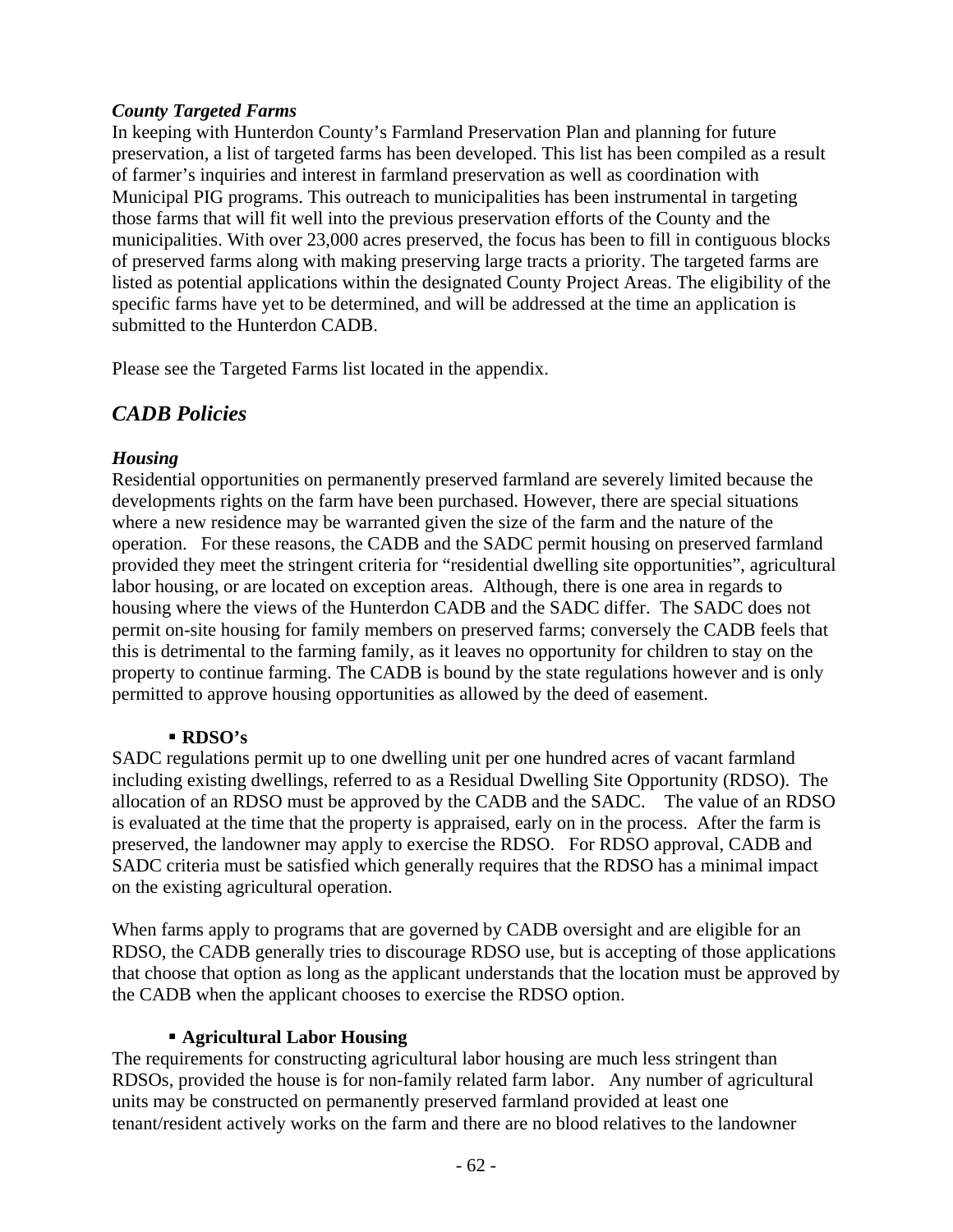residing in the house. Any existing agricultural labor housing that is destroyed may be reconstructed. Once an agricultural labor unit is no longer inhabited by an agricultural laborer, the unit must be vacated. This policy prevents abuse of the program where the units could be rented out to non farm related tenants.

When agriculture labor housing issues are brought up before the CADB, the board is extremely scrutinizing of the application because of the high potential for abuse.

#### **House replacement**

The CADB is understanding when it comes to housing replacement as long as the applicant is not excessive in the choice for a replacement house. The Board feels that the house should meet the needs for the farm and not create an estate-like situation with an excessively larger footprint that what was there previously. The need for expansion is realized; however the board feels that it should be within reason. The CADB review each application in a case by case basis and has no maximum square footage percentage standard.

#### *Divisions*

Due to the agricultural trends over the last few decades towards smaller, more productive farms, there are opportunities for a landowner to divide a permanently preserved farm provided the division is for agricultural purposes and both parcels result in agriculturally viable tracts. An agriculturally viable parcel has been defined as a farm that is of sufficient size and soil quality such that it can accommodate a variety of agricultural uses suitable for the County. The CADB follows the State rules when taking into consideration agricultural subdivision applications and adheres to the criteria as it pertains to the purpose of the subdivision and the resulting parcels remaining agriculturally viable.

#### *Exceptions*

An exception allows a landowner to remove a portion of the farm from the deed restrictions prior to closing. There are severable and non-severable exceptions. Some landowners may prefer to remove the land immediately under the existing house so that there is no confusion in the future about possible additions or permitted uses in the house. These requests are considered on a case by case basis. This is a type of a *non-severable exception.* Another type of non-severable exception is the location for a future house. The CADB typically approves this type of nonseverable exception when a farm is vacant and is less than 100 acres (and therefore not eligible for an RDSO). This reflects the CADB's belief that a farm with a residence will be better managed than a vacant farm parcel. In both cases, the excepted land cannot be severed or subdivided from the farm. Non-agricultural uses are also reasons for the granting of exception areas, both severable and non-severable, as the CADB recognizes the landowners ability to enjoy their own property. This also applies to proposed or future non-agricultural uses that may occur on the property.

The other reason for an exception is to locate a buildable lot upon which a home might be constructed in the future. In this case, the land may be severed from the farm with the necessary local planning approvals, and is therefore referred to as a *severable exception.* The size of the exception is typically the minimum lot size for that zoning district. The severable exception can present a problem because it introduces a new housing unit to the farm area that is not related to the farm itself. The CADB has specific criteria for approving an exception, including the size of the exception, its impact on the existing agricultural operation, and the number of existing housing units already existing on the farm. Each application if reviewed differently as the layout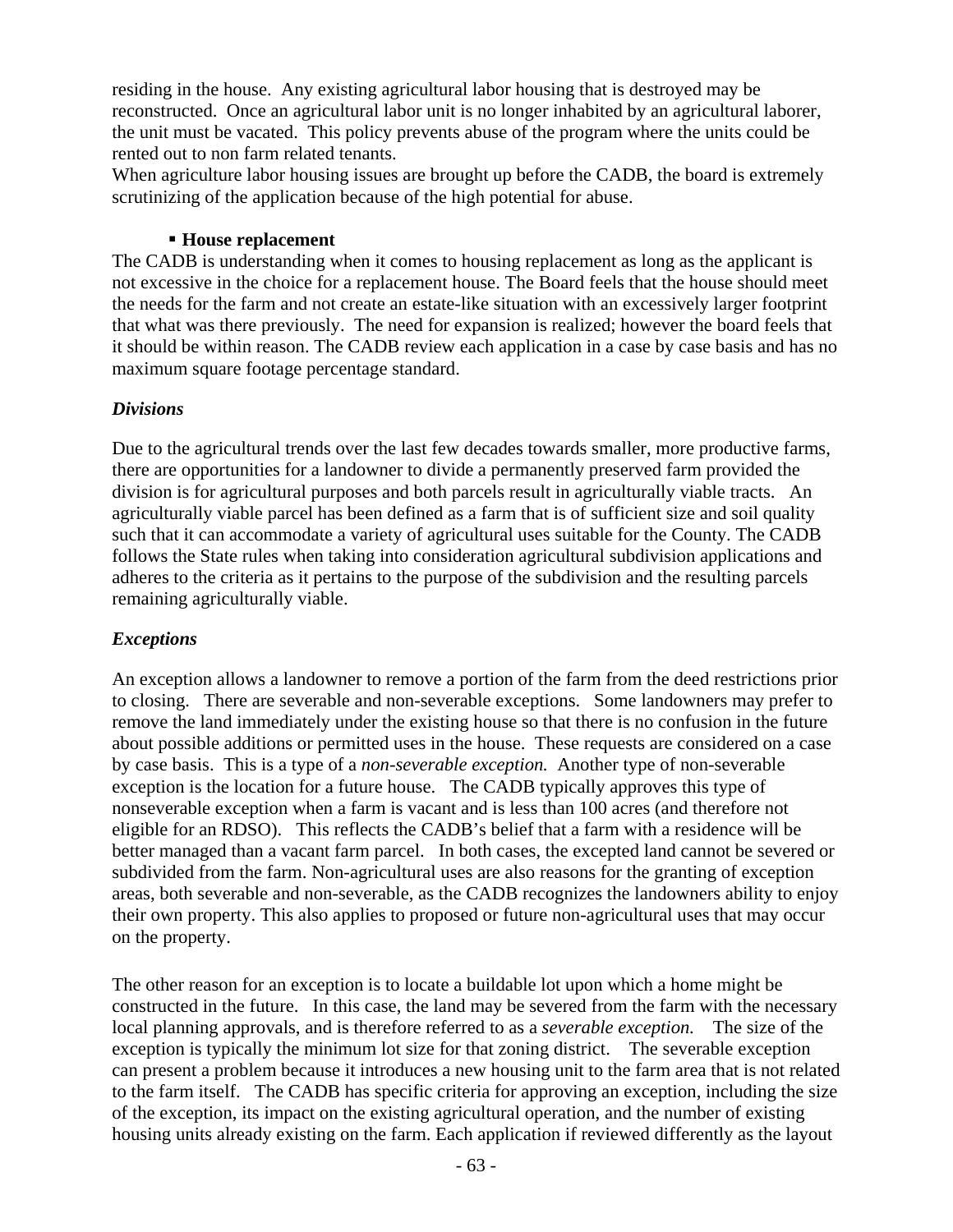of the property demands different treatment. Right to Farm language is also included on all deeds, should the exception be severed from the farm. In all of the above cases, the acreage of the exception is deducted from the final purchase price of the easement.

The CADB looks at all applications individually, however, they do encourage all applicants to take a non-severable exception area around the dwelling or existing structures on the property. This is due to the potential for future conflicts if left under the easement. Severable Exceptions are generally discouraged by the CADB as this breaks up large tracts of farmland and provides an opportunity for conflicts between farmers and non-farmers.

# *Funding Plan*

The Agriculture Retention and Development Act of 1983 established New Jersey's Farmland Preservation Program. Even earlier, Hunterdon County had begun what would become one of the most successful farmland preservation efforts statewide. In 1980, voters approved a \$2.2 million bond referendum for farmland preservation.

Recognizing the need for a stable source of funding, the Hunterdon County Board of Chosen Freeholders asked County voters in November 1999, whether the County should have a dedicated open space/farmland preservation tax of up to \$0.03 per \$100 assessed valuation to fund the preservation programs. County voters approved this tax by a two to one margin.

For the first five-year period, commencing January 1, 2000 and ending December 31, 2004, Hunterdon County has collected a total of \$23,718,415.72, which has been successfully used and leveraged by the County to acquire approximately 2,430 acres of additional parkland and open space and preserver another 7,384 acres of farmland. Of the total collected, Hunterdon County allocated \$2,371,841.57 each to its municipalities and to area nonprofit organizations for additional open space preservation. Thus far, nineteen (19) municipalities have received a total of \$1,949,572.89 from their respective allocation of County funds to preserve approximately 3,211 acres for farmland and open space preservation including the preparation of relevant plan elements of municipal master plan and other eligible project expenses. Seven (7) municipalities have requested their allocation of funds be reserved and banked for future year considerations. Similarly, six (6) nonprofit organizations have individually applied and submitted fourteen (14) applications, in the total amount of \$2,097,069.88, to preserve approximately 1,103 acres of more land for open space preservation and conservation purposes. The lands that have been preserved by nonprofit organizations constitute a total market value of \$10,501,858.18. Generally speaking, the County and municipalities split 40% of the cost. The remaining 60% is paid by the State.

Hunterdon County allocated an additional \$1,984,500.00 in 2006 for its municipalities and area nonprofit organizations for continued open space preservation purposes. This amount constitutes 15% of the total tax collected in 2005, which was previously authorized in the amount of \$6,315,000.00 during the beginning of 2004, and as part of the second five-year Open space Tax Referendum and approved Question. The remainder of Hunterdon County's Open Space Tax revenue will be used to continue funding the County Farmland Preservation Program acquiring lands for the Hunterdon County Park System and to preserve, renovate and restore Countyowned historic structures, sites and facilities.

For Historic Preservation, The Hunterdon County Open Space Trust Fund may be used for the "historic preservation of County historic properties, structures, facilities, sites, areas or objects."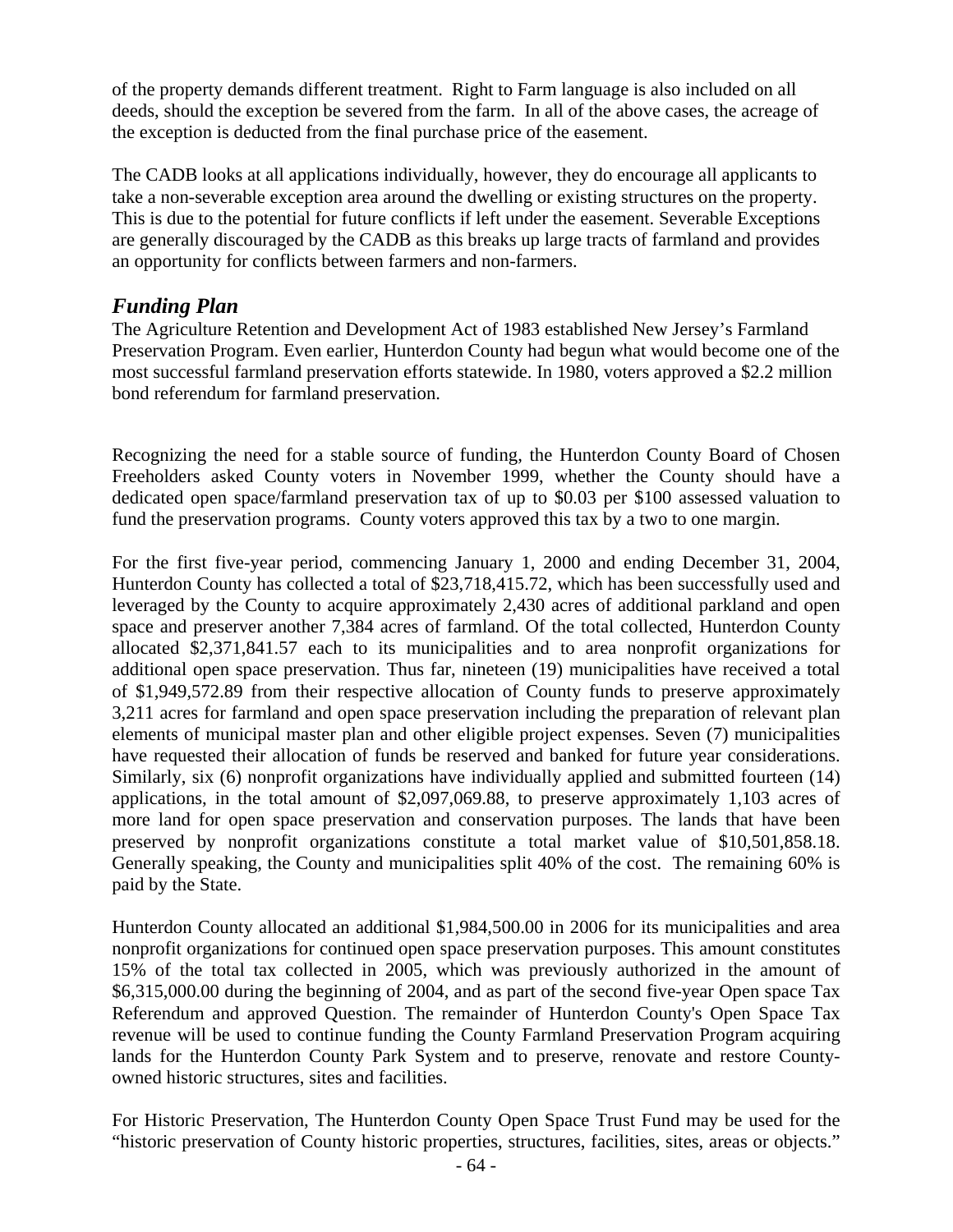Since the Trust Fund accrues a limited amount each year, the expenditure of these funds must be considered. The following criteria ensure that the facilities are "historic and that the expenditure of County monies is an efficient and appropriate use of public dollars.

- County owned historic facilities may be considered for the Trust Fund if they are listed, eligible or potentially eligible for listing on the National Register of Historic Places.
- Projects that are unlikely to receive funding through any other program should be given priority.
- Projects that may leverage monies for other program, i.e. matching grants, should be given priority.
- Properties that need to replace or repair structure elements that will contribute to their historical significance should be given priority

#### Source: 2007 Hunterdon County Growth Management Plan 2000 Hunterdon County Open Space, Farmland and Historic Preservation Trust Fund Plan

Thus far, a total of \$37 million has been collected for the preservation of over 22,203 acres of farmland, 2939 acres of County parkland, and 5622 total acres of municipal and nonprofit land acquisitions. Prior to the passage of the Hunterdon County Open Space, Recreation, Farmland and Historic Preservation Trust Fund in 1999, the County spent over \$23.5 million from capital funds on the purchase of approximately 5,400 acres of parkland. Most of these purchases were fee simple, rather than easements, and averaged \$4000 per acre in County contributions.

As of August 24, 2007, there have been 252 farms preserved in Hunterdon County. Since the first farm was preserved in 1985, the County has invested an estimated \$27 million in total costs to preserve a total of over 22,203 acres of farmland. This can be seen geographically in Map 4 in the appendix. This success has been made possible through partnerships with municipalities and the state who have contributed over \$26 million and \$118 million respectively.

Many municipalities have adopted municipal dedicated taxes to fund preservation programs. While this is a positive commitment towards the farmland preservation program, many of the municipalities have a low tax base and the tax revenue will not cover the entire municipal cost share of easements. Many municipalities have seen the need to bond monies in order to match the tax revenue. A few municipalities have also used bonding as a way to be proactive in acquiring farmland parcels that are in immanent danger of being developed. Because a municipality has greater flexibility when giving payouts, this becomes an attractive solution to the landowner looking for a fast payout and at the same time looking to preserve their farm. The municipality then has the option to enter the farm into a preservation program in order to recoup approximately 80% of the upfront easement cost associated with buying a development easement without the state or county cost share. The table below illustrates the municipal tax information that is available in regards to open space and farmland dedicated tax dollars.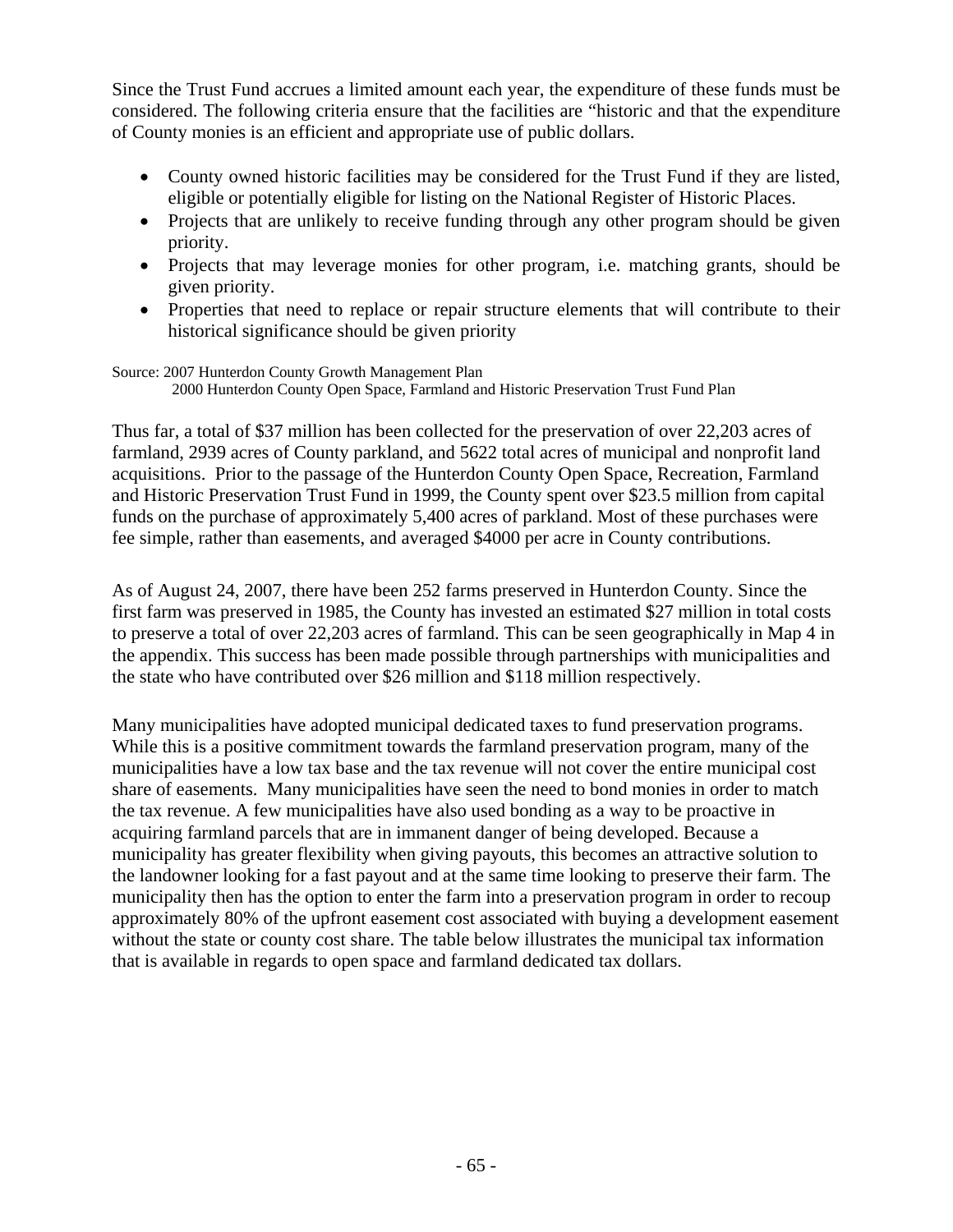| Municipality               | Open<br>Space or<br>Farmland<br>Dedicated<br>Tax | 2007       | 2007 Tax<br>Revenue<br>Tax Rate Collected | 2007 Percent<br>dedicated to<br>farmland<br>preservation | Comment             |
|----------------------------|--------------------------------------------------|------------|-------------------------------------------|----------------------------------------------------------|---------------------|
|                            |                                                  |            |                                           |                                                          |                     |
| Alexandria Township        | Yes                                              | \$<br>0.04 | \$323,471.00                              | 35%                                                      | Twp data incomplete |
| Bethlehem Township         | Yes                                              | \$<br>0.05 | \$263,531.00                              | N/A                                                      |                     |
|                            |                                                  |            |                                           |                                                          |                     |
| Clinton Township           |                                                  |            |                                           |                                                          | No data from Twp    |
| Delaware Township          | Yes                                              | \$<br>0.06 | \$537,000.00                              | 100%                                                     |                     |
| East Amwell Township       | Yes                                              | \$<br>0.04 | \$314,523.00                              | 49%                                                      |                     |
| Franklin Township          | N/A                                              |            |                                           |                                                          |                     |
|                            |                                                  |            |                                           |                                                          |                     |
| <b>Holland Township</b>    | Yes                                              | \$<br>0.02 | \$600,000                                 | 95%                                                      |                     |
| Kingwood Township          | Yes                                              | \$<br>0.03 |                                           |                                                          | Twp data incomplete |
|                            |                                                  |            |                                           |                                                          |                     |
| Lebanon Township           |                                                  |            |                                           |                                                          | No data from Twp.   |
| Raritan Township           |                                                  |            |                                           |                                                          | No data from Twp    |
|                            |                                                  |            |                                           |                                                          |                     |
| <b>Readington Township</b> | Yes                                              | \$<br>0.02 | \$564,182.00                              | 60%                                                      |                     |
|                            |                                                  |            |                                           |                                                          |                     |

# **Municipal Specific Open Space And Farmland Taxes**

Those municipalities not listed above do not have a dedicated open space for farmland tax; however residents to contribute significantly to the County open space tax.

Based on a formula that commits the state to pay a higher percentage of lower cost per acre easements, the SADC provides between 60% and 80% of the funds to acquire a development easement on a farm. Hunterdon County and the municipality, in years past, have equally split the difference, typically 20% municipal and 20% county funds. The County now employs a modified cost share formula based on the appraised value of the farm to determine how the cost share amount is split between the county and the municipality. The formula is shown below:

| Appraisal value in \$/acre | % Increase in municipal cost share |
|----------------------------|------------------------------------|
| $5,000$ or less            |                                    |
| 5,001 to 7,000             |                                    |
| 7,001 to 9,000             |                                    |
| 9,001 to 11,000            | $\mathcal{R}$                      |
| 11,001 and greater         |                                    |

This allows for a more even distribution of county dollars so that municipalities that garner a higher per acre value do not absorb the majority of county money available. The reverse of this is also true; municipalities with lower per acre prices will not suffer under this sliding scale system.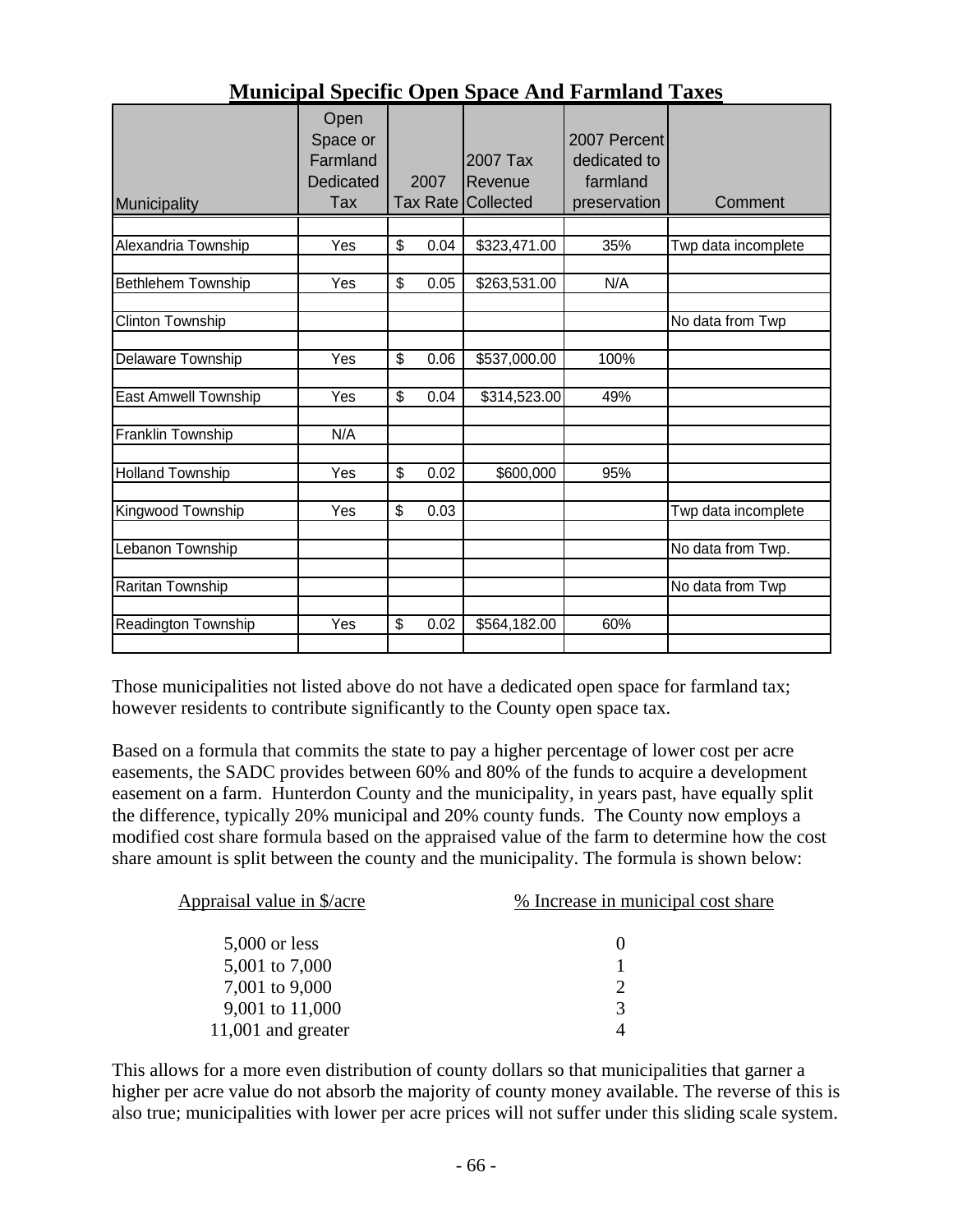With the CADB goals for preservation on the 1, 5 and 10 year horizons, it is estimated that it will take a total of \$14,400,000.00 to preserve 1500 acres within one year. To preserve 7500 acres at the 5 year mark, it will take a total of \$72,000,000.00. At the 10 year horizon \$144,000,000.00 will be needed from all funding partners to preserve the goal of 15,000 acres.

# *Hunterdon County's Participation*

The overall role of the CADB is to administer the State farmland preservation program at the local level. Final approval of applications rests with the County Board of Chosen Freeholders who have the sole authority to authorize county funding. The CADB works closely with the Freeholders so that their goals are synonymous and the approval process is predictable.

The Hunterdon County Board of Chosen Freeholders is responsible for the appointment of CADB members and the final approval and funding of farmland preservation applications. The Freeholders have historically supported agriculture and farmland preservation. They have costshared on farmland preservation applications since the first program in 1983. The Freeholders budget for two CADB full time employees – offices are within the Hunterdon County Planning Department. The eight person Planning Department staff provides support for the CADB and the farmland programs when appropriate.

County Counsel is appointed as counsel for the CADB and provides all legal support for all matters that come before the Board. County Counsel's office also provides legal support for all matters concerning specific farmland applications and closings. Hunterdon County has set up monthly meeting with the municipalities with County Counsel present to discuss all farmland applications and facilitate communication between all contributors to the farmland process. These status meetings have been an invaluable tool in maintaining order and momentum within the program.

A further step that was implemented by the County was the creation of a database to allow for the tracking of files through the preservation process. This database allows for multiple users to easily access the data, organized in a central location. From this central location, file information is able to be updated continuously as it comes in, allowing for up to date information available instantly to all users. Status reports on each farm are then able to be printed out and sorted. Closing costs are also easily tracked with survey information input and exact cost share amounts for all parties involved. This prevents errors when calculating the costs involved, especially when there are multiple partners and types of funding scales involved.

# *GIS Mapping*

#### *General Uses of GIS Mapping*

The farmland preservation program is fortunate to have at its disposal a seamless parcel map detailing every tax lot in Hunterdon County. The parcel map was developed by the Hunterdon County Division of Geographic Information Systems (GIS), and is widely employed by various County agencies. The parcel map has revolutionized the way the program communicates to the public its current activities and goals.

The maps generated from the parcel map are a tremendous benefit in describing the progress of the Hunterdon County farmland preservation program. In general, the public responds better to graphical representations than tables of statistics, and as a rule, the maps elicit a favorable